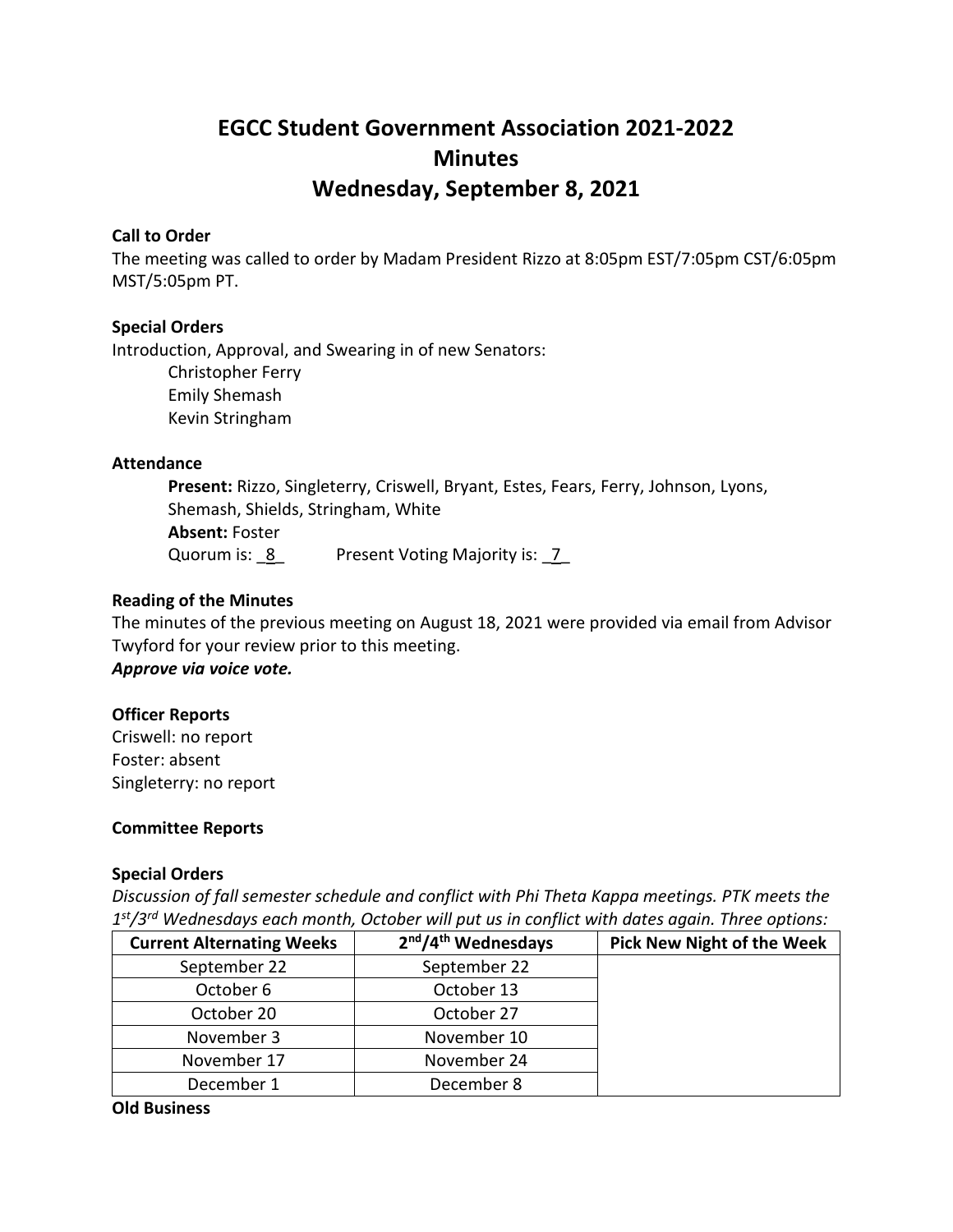# 1. **OER (open educational resources) printing is a good idea, but shipping is too expensive** (Criswell)

See attached screenshots from members regarding textbooks (cost of printing/shipping, ease of use re: O'Reilly vs. OpenStax, etc)

Lyons: when using O'Reilly books online, there is a timer that counts down to when the book is no longer available. Started at 25 hours, has ~14 hours left on her book. This is for an 8 week class.

# *Q: what happens when the timer runs out?*

*A: You have to log back in and "check" the book back out* (per Shields)

White: Stopped at her local post office to check shipping rates. USPS has certain rates just for books alone based on their weight, seemed to be less than current provided pricing from the EGCC Print Shop. Need to discuss options of shipping with administration. Will send to the whole body when that document is available.

Shields: Confirming Sen. White's USPS comments. There are 2 rates: media rate (which is what books use) and the flat shipping rate ("if it fits, it ships"). May be able to find more information on the USPS website.

Criswell: student reached out to her who is in Administrative Medical Office (HSC106) class, sent an announcement from Canvas/teacher; "do not submit any more assignments." Modules are being closed, you'll have to sign in to complete each module. This limited access to the text for the students, as the text was not up to date. Some students have found the text on Amazon and ordered the newest version of the book.

Committee is: Rizzo, White, Criswell, Lyons, Foster

**Motion:** Table until discussion is had with college administration **Made by:** White **Seconded:** Lyons

# 2. **Obtaining/utilizing Student IDs** (Shields)

Senator Estes gave brief update for new senators. Current IDs are not very useful and committee wants to update the design, make it easier for students to obtain, and make available in the mobile app. Senator Shields discussed the email that went out about issuance of new students on campus; may be problematic since new IDs are already being issued. Other peer community colleges have higher replacement fees than our proposed rate (\$10-20 vs. \$5 suggested fee); college may wonder if they are undercharging. VP Criswell added that CC fees at colleges in her area include the ID; would the free college benefit cover this?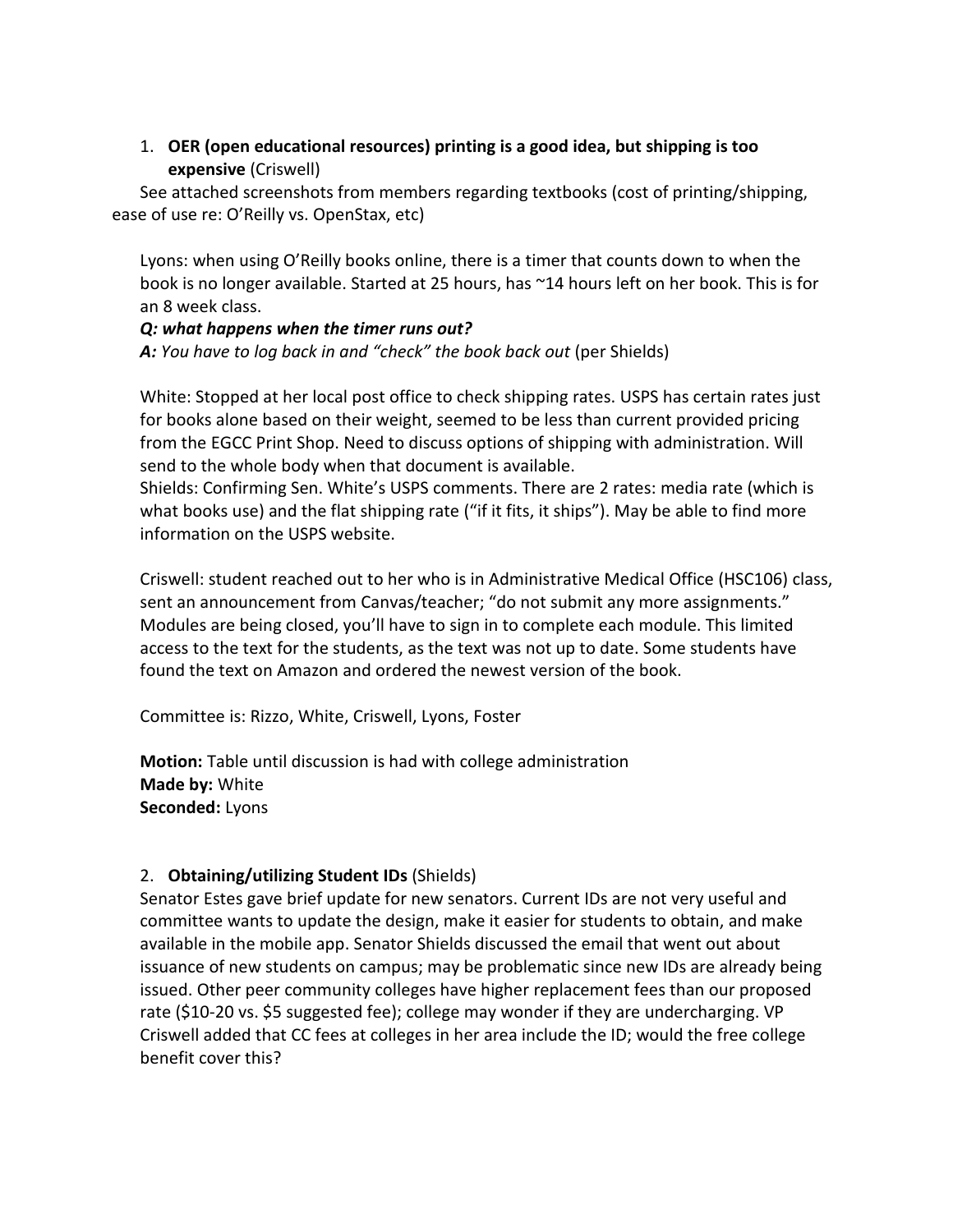Shields: since new IDs have already been issued, would it be a problem to put this presentation out?

Twyford: Most beneficial part of conversation will be emphasizing the mobile app aspect, but the rest of the conversation should still be had.

**Motion:** Table until presentation is updated **Made by:** Fears **Seconded:** Shields

# **3. Peer-to-Peer Mentoring** (Johnson)

Johnson: no new information to add

Rizzo: One option looked at is Active Minds, a national organization, helps schools/businesses/etc establish peer-to-peer mentoring programs to support mental health support and awareness. Propose starting a chapter at EGCC; would be for the students, by the students, under the umbrella of Active Minds. (Eastern Michigan U: the Green Bandanas)

*<https://www.activeminds.org/programs/chapter-network/start-a-chapter-faq/>*

If you have other ideas about how we can approach this idea, let us know!

Johnson: "Send Silence Packing" – stories about how people got over obstacles and challenges of their lives

Twyford: SVPAA Dr. Crooks shared information about his former institution's program for Mental Health; this initiative could support getting more mental health support staff hired at the college *[https://www.lorainccc.edu/bienvenidos/salud-mental-mental](https://www.lorainccc.edu/bienvenidos/salud-mental-mental-health/)[health/](https://www.lorainccc.edu/bienvenidos/salud-mental-mental-health/)*

Rizzo: PTK is also interested in establishing a peer mentoring group, how do we collaborate with this idea?

Criswell: she is a behavior health specialist at her school and is starting a chapter of Active Minds at the school, will share information with the group

Committee: Johnson, Bryant, Ferry, Stringham, Lyons

**Motion:** Table until more information is available **Made by:** Johnson **Seconded:** Estes

**4. Amendment to add Senior Vice President of Academic Affairs as a Co-Advisor to the EGCC SGA** (Rizzo)

*Requires motion to bring this to a roll call vote; vote requires majority of members to approve motion.*

Aye: Criswell, Singleterry, Bryant, Estes, Fears, Ferry, Johnson, Lyons, Shemash, Shields, Stringham, White

Nay: --

Absent: Foster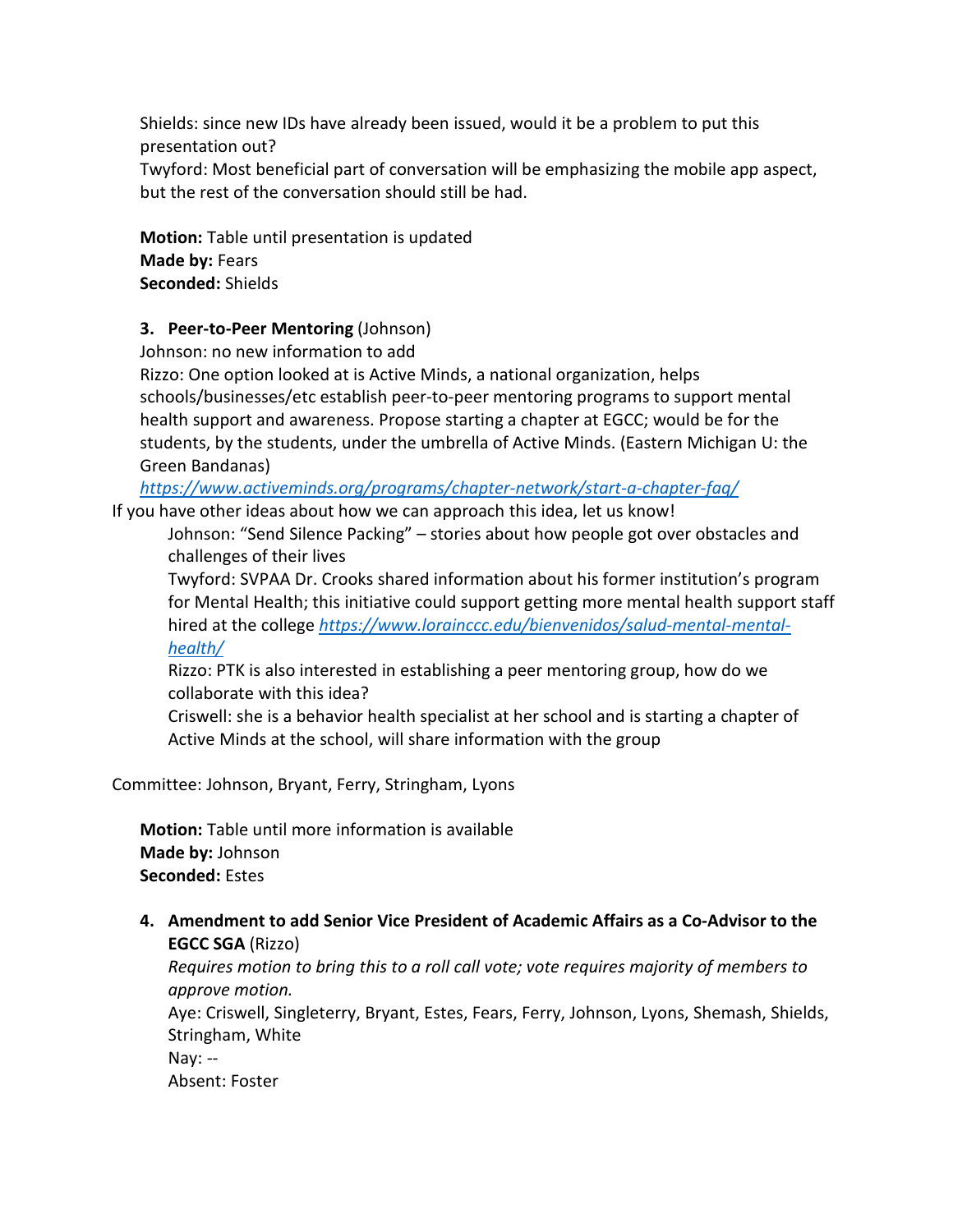**Motion:** Amend constitution to update documents **Made by:** Singleterry **Seconded:** Johnson

#### **New Business**

### **Students' Preferred Names**

Shemash: using students' preferred first names in place of their legal names. Many other colleges already have this in place. Students are able to select their pronouns, but preferred names in Canvas, Portal, etc, do no reflect who they are.

Criswell: during first week of school introductions, many professors are good about using preferred names in discussion. However it is classmates who don't do as good of a job recognizing this, so they may need more modeling to encourage this practice.

Singleterry: has noticed in her 2 classes that it can be hard to remember what "nickname" students provided in the first week. Want to be able to change the "blue name" to show your preferred name.

Criswell: always looks at the name at the bottom of the discussion OP.

Estes: It looks like the "Full name" option is a different option than the "Display name" on Canvas Settings, might be possible to add the option for students to edit this? So the display name shows as your preferred name

Quote provided by Chris: *"To be able to go by a preferred name would be the next logical step to make our school truly inclusive."*

Shemash: it can be harmful to a students' mental health, especially if they are transitioning. Criswell: if we're going to do this, we need to go all the way through to graduation. It should be on diploma, honors convocation, etc. This would set us apart from other CCs by taking this action on.

Singleterry: if we can change display name, let's get screen shots on how to do this so we can show other students.

Estes: We don't currently have the permission to do so I believe. I attempted to change it, but it does only allow the pronouns to be changed.

Criswell: If a person has legally changed their name, it should be honored and put on their diploma. In CA, the change happens with the vital records office at your local city/county offices.

Bryant: I think they currently follow the legal ID. I changed my last name (not for marriage) & they followed it. However, it may be different for gender identity.

Committee: Shemash, Singleterry, Fears, Criswell (as available)

**Motion:** table until next meeting **Made by:** Lyons **Second:** Bryant